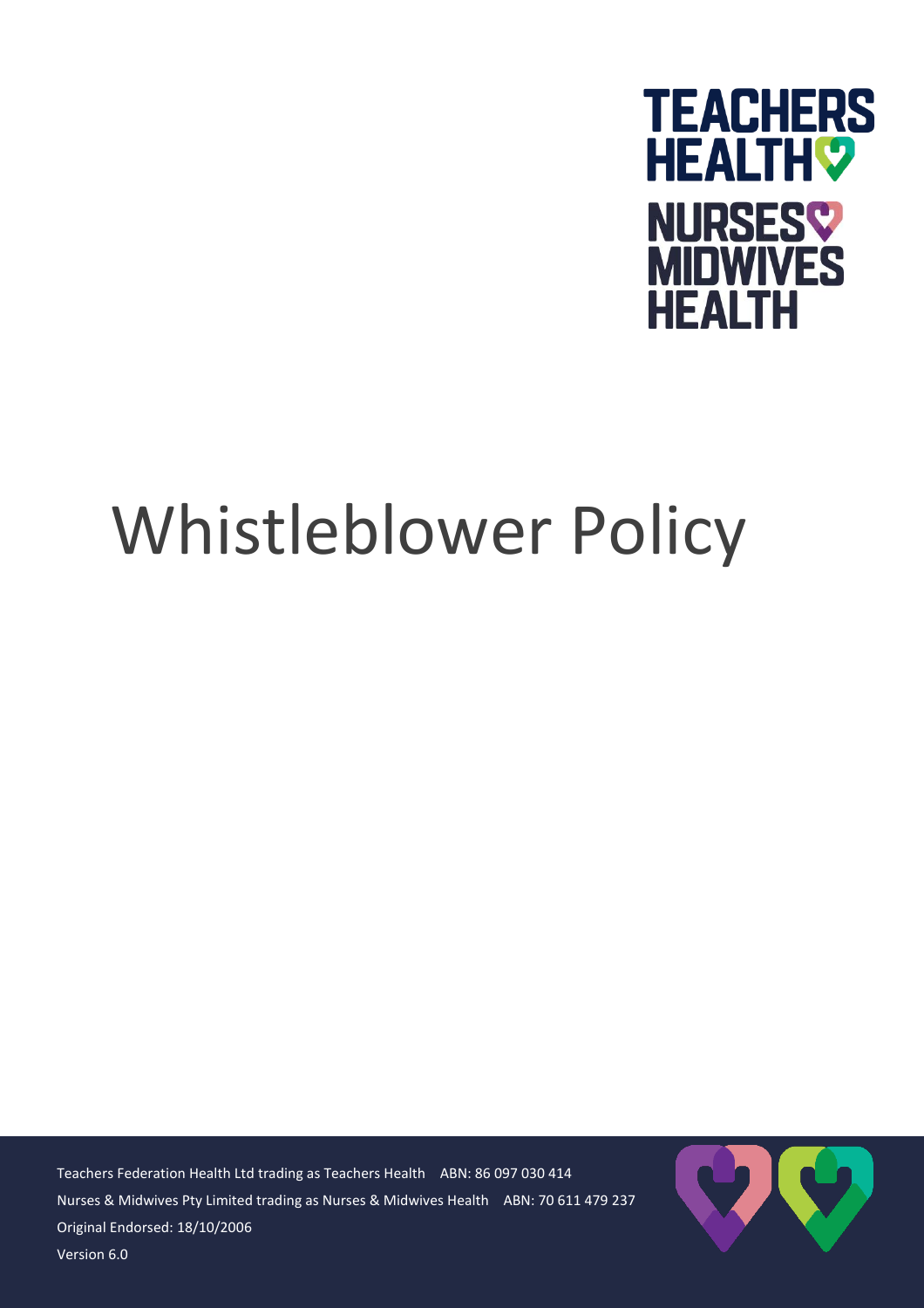# NMH<sub>v</sub>THF<sub>v</sub>

## **Table of contents**

| 1.  |                                                                                    |  |  |  |  |
|-----|------------------------------------------------------------------------------------|--|--|--|--|
| 2.  |                                                                                    |  |  |  |  |
| 3.  |                                                                                    |  |  |  |  |
|     | 3.1.                                                                               |  |  |  |  |
|     | 3.2.                                                                               |  |  |  |  |
|     | 3.3.                                                                               |  |  |  |  |
|     | 3.4.                                                                               |  |  |  |  |
|     | 3.5.                                                                               |  |  |  |  |
| 4.  |                                                                                    |  |  |  |  |
| 5.  |                                                                                    |  |  |  |  |
| 6.  |                                                                                    |  |  |  |  |
| 7.  |                                                                                    |  |  |  |  |
| 8.  | What protections does an eligible whistleblower have under the Corporations Act? 8 |  |  |  |  |
| 9.  |                                                                                    |  |  |  |  |
| 10. |                                                                                    |  |  |  |  |
|     |                                                                                    |  |  |  |  |
| 11. |                                                                                    |  |  |  |  |
|     | 11.1.                                                                              |  |  |  |  |
|     | 11.2.                                                                              |  |  |  |  |
|     | 11.3.                                                                              |  |  |  |  |
|     |                                                                                    |  |  |  |  |
| 12. |                                                                                    |  |  |  |  |
| 13. |                                                                                    |  |  |  |  |
| 14. |                                                                                    |  |  |  |  |
| 15. |                                                                                    |  |  |  |  |
|     | 15.1.                                                                              |  |  |  |  |
|     | 15.2.                                                                              |  |  |  |  |
|     | 15.3.                                                                              |  |  |  |  |
|     | 15.4.                                                                              |  |  |  |  |
|     | 15.5.                                                                              |  |  |  |  |
| 16. |                                                                                    |  |  |  |  |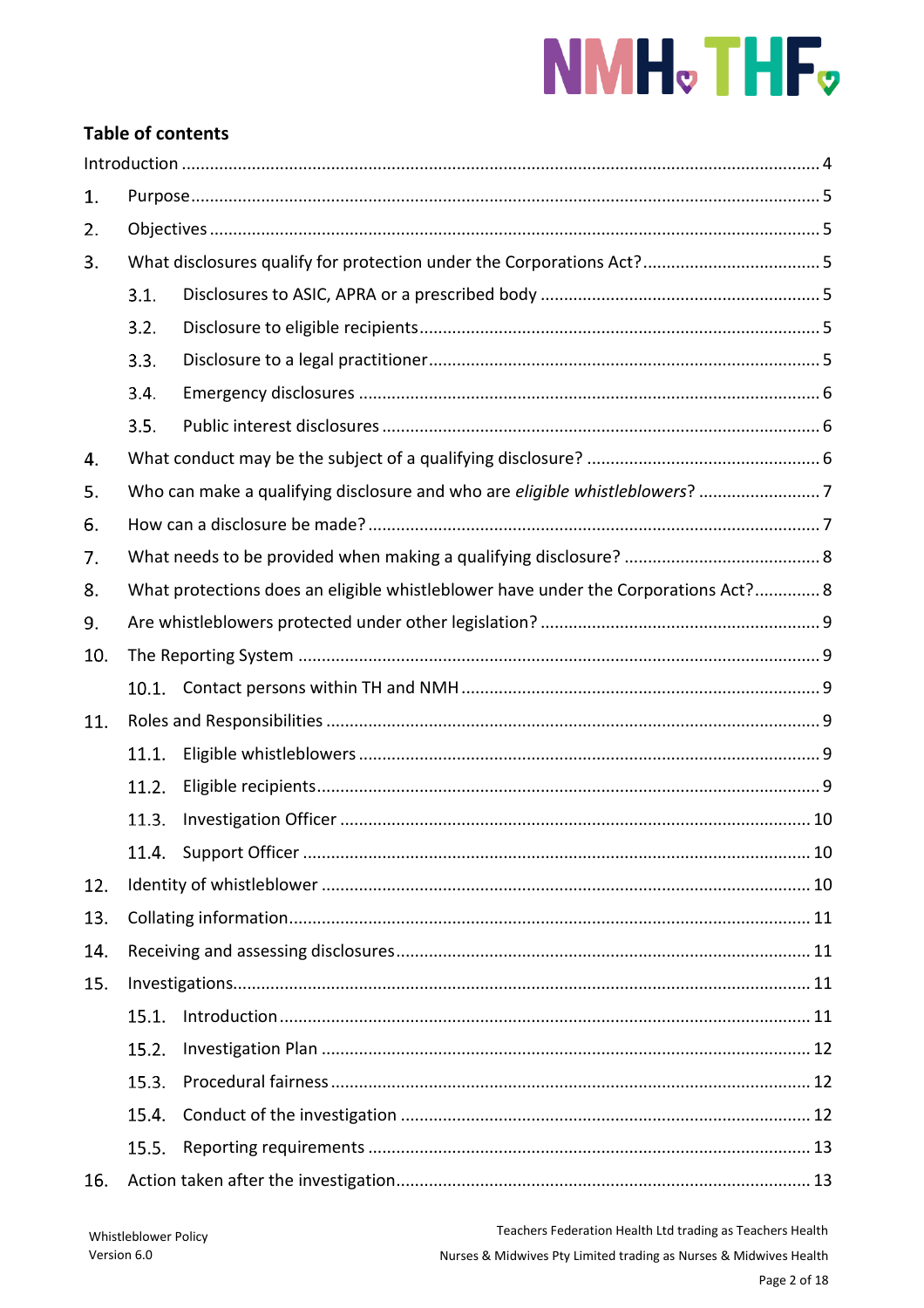## NMH<sub>v</sub>THF<sub>v</sub>

| 17. |                                                                       |                                                                        |  |
|-----|-----------------------------------------------------------------------|------------------------------------------------------------------------|--|
|     |                                                                       |                                                                        |  |
|     |                                                                       | 17.2. Threatening or causing detriment to an eligible whistleblower 14 |  |
|     |                                                                       |                                                                        |  |
| 18. | Management of the persons against whom a disclosure has been made  14 |                                                                        |  |
| 19. |                                                                       |                                                                        |  |
| 20. |                                                                       |                                                                        |  |
| 21. |                                                                       |                                                                        |  |
| 22. |                                                                       |                                                                        |  |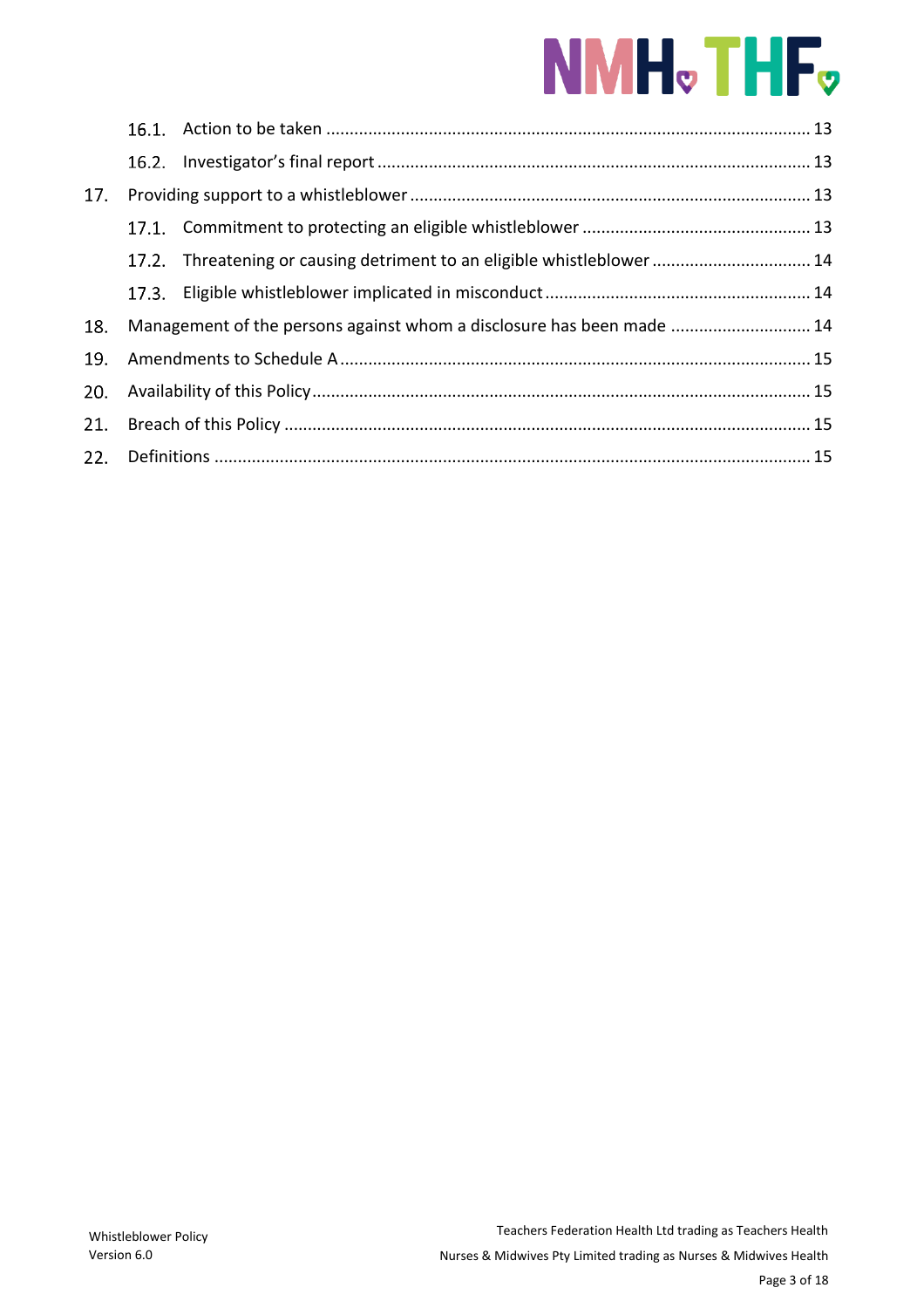

## <span id="page-3-0"></span>**Introduction**

The Board of Teachers Federation Health Limited (TFH) trading as Teachers Health (TH) is committed to the highest standards of conduct and ethical behaviour in all of its business activities, and to promoting and supporting a culture of honest and ethical behaviour, corporate compliance and good corporate governance.

TH supports and encourages the disclosure of information concerning illegal or unethical activities or misconduct within TH or its subsidiary Nurses & Midwives Health (NMH), and will deal with such disclosures promptly.

The TH Board and the NMH Board are committed to observing applicable laws that concern the protection of specific individuals when making a disclosure of information that qualifies for protection.

TH and NMH will take all reasonable steps to meet its obligations under applicable laws in relation to the protection of *whistleblowers*.

This Policy applies to all *eligible whistleblowers* (term defined below) and to disclosures of information that amount to a *disclosable matter*. However, this Policy does not apply to member complaints or a disclosure of information by a person to the extent that the information disclosed concerns a *personal work-related grievance* of the person and does not concern a contravention, or an alleged contravention, of section 1317AC of the Corporations Act that involves detriment caused to the person/discloser or a threat made to the person/discloser.

This Policy will be reviewed on a regular basis (usually every two years) or more frequently in the event of material changes (e.g. legislative, regulatory and best practice etc).

This Policy is not incorporated into an employee's contract of employment and does not operate to impose contractual obligations on TH.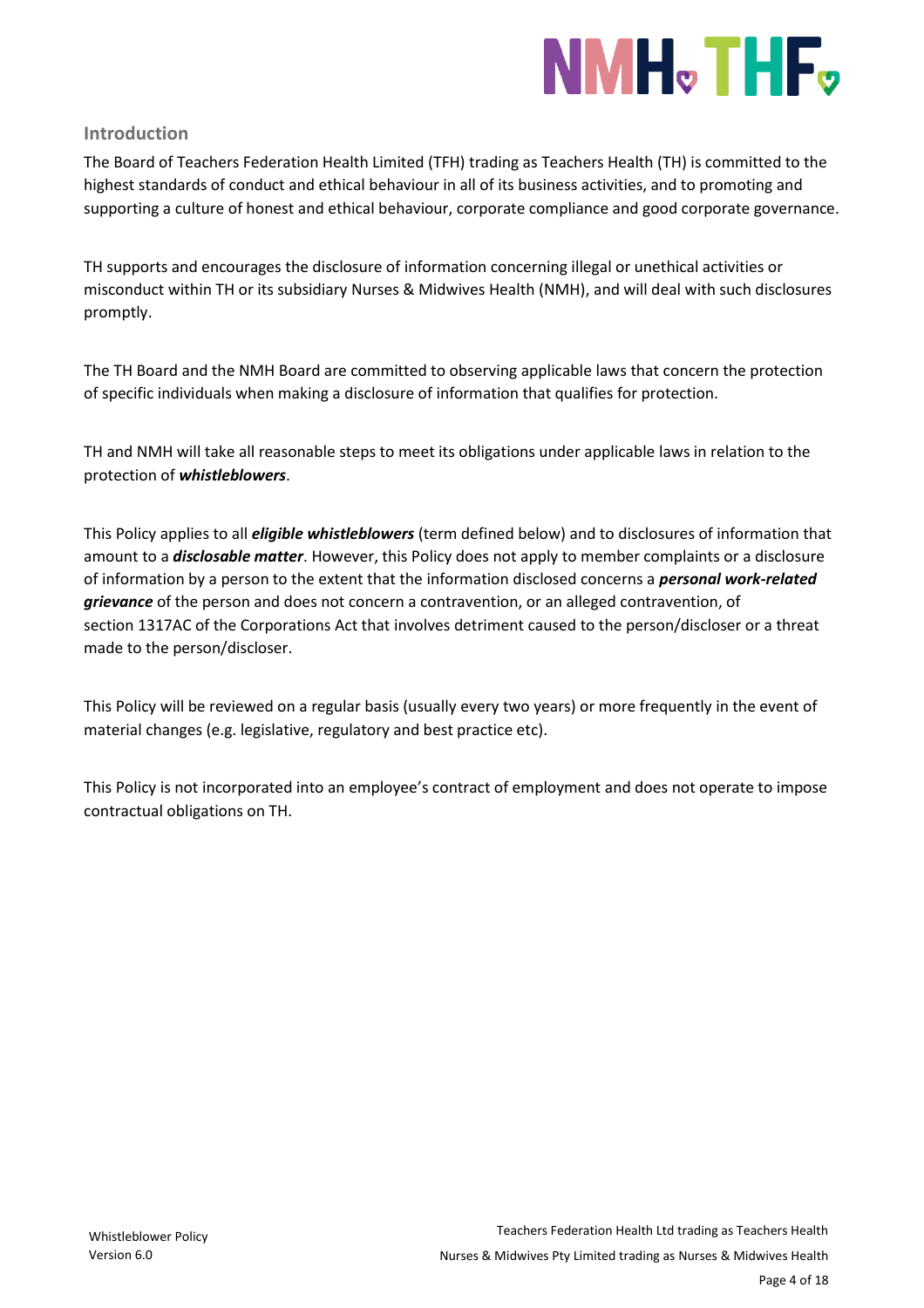

#### <span id="page-4-0"></span>1. **Purpose**

The purpose of the Whistleblower Policy is to comply with TH and NMH's obligations under applicable legislation, including the Corporations Act and the Taxation Administration Act about:

- (a) the protections available to *eligible whistleblowers*;
- (b) to whom *qualifying disclosures* may be made, and how they may be made;
- (c) how TH will support *eligible whistleblowers* and protect them from *detriment*;
- (d) how TH or NMH, as the case may be, will investigate disclosures that qualify for protection;
- (e) how TH will ensure fair treatment of employees of TH who are mentioned in disclosures that qualify for protection, or to whom such disclosures relate; and
- (f) how this Policy is to be made available to officers and employees of TH.

The Policy will help improve TH's culture and transparency in relation to handling disclosures that fall within the scope of this Policy. All new employees will be provided with training regarding the Whistleblower Policy during the induction process, and a copy will also be made available on TH's intranet and TH's/NMH's website as well in line with section 20 of this Policy. Any employee who makes a disclosure to an *eligible recipient* will also be provided with a copy of this Policy.

A potential discloser may contact any of the *eligible recipients* to obtain additional information before making a disclosure.

#### <span id="page-4-1"></span> $2.$ **Objectives**

The objectives of the Whistleblower Policy are:

- (a) to encourage and facilitate the making of disclosures of information;
- (b) to provide information to officers and employees of TH on the protections available to *eligible whistleblowers*; and
- (c) to meet TH and NMH's obligations under applicable legislation, including the Corporations Act and the Taxation Administration Act*.*

#### <span id="page-4-3"></span><span id="page-4-2"></span>3. **What disclosures qualify for protection under the Corporations Act?**

## **Disclosures to ASIC, APRA or a prescribed body**

A disclosure by an *eligible whistleblower* to ASIC, APRA, or other Commonwealth body prescribed by regulation, qualifies for protection under the Corporations Act if it is of information about a *disclosable matter***.**

## <span id="page-4-4"></span>**Disclosure to eligible recipients**

A disclosure by an *eligible whistleblower* to an *eligible recipient* qualifies for protection under the Corporations Act if it is of information about a *disclosable matter*.

## <span id="page-4-5"></span>**Disclosure to a legal practitioner**

A disclosure to a legal practitioner for the purposes of obtaining legal advice or representation on the operation of the whistleblower regime qualifies for protection under the Corporations Act.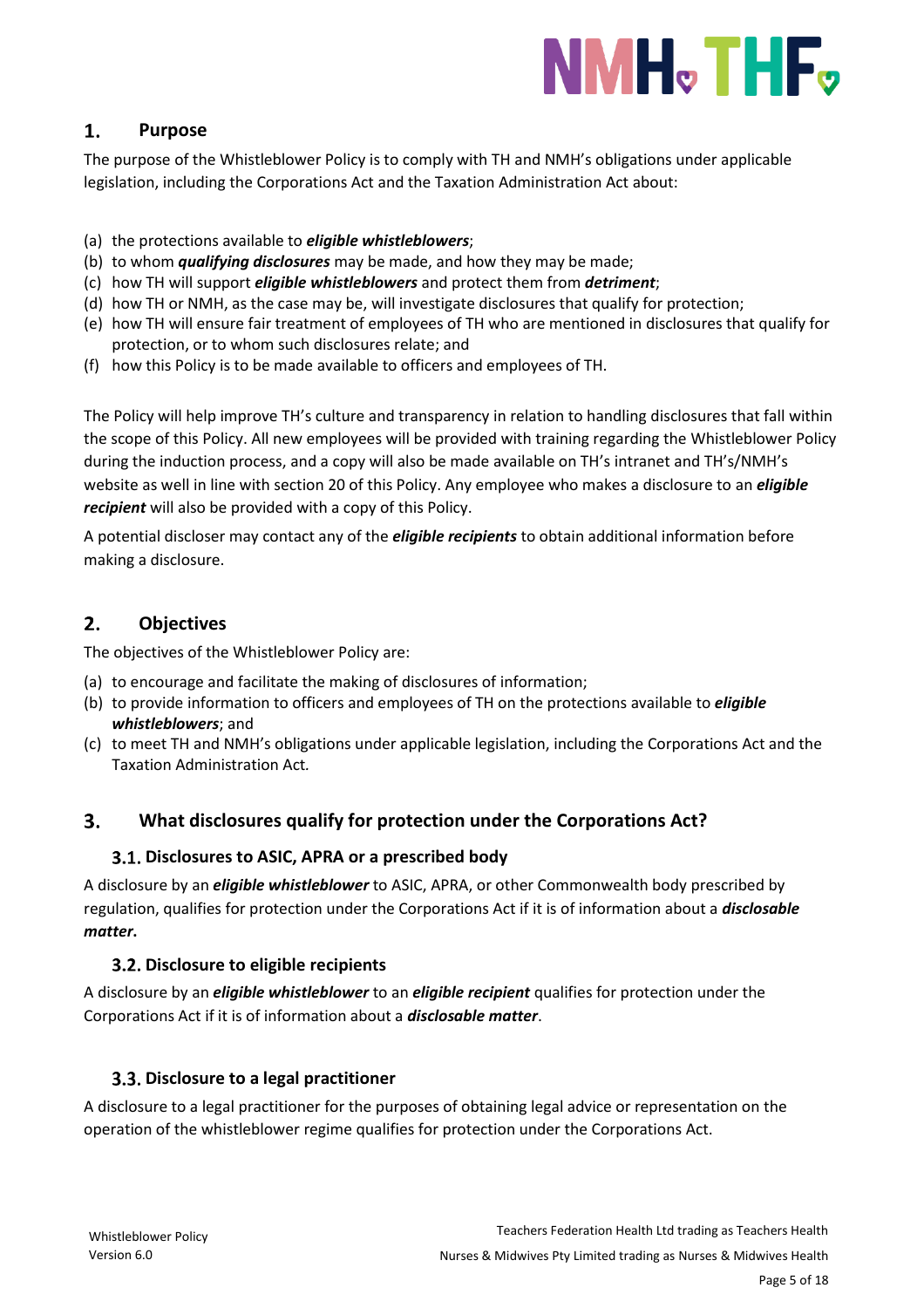## NMH<sub>v</sub>THF<sub>v</sub>

## **Emergency disclosures**

<span id="page-5-0"></span>A disclosure of information (*emergency disclosure*) by an individual (*discloser*) qualifies for protection under this Policy if:

- (a) the *discloser* has previously made a qualifying disclosure to ASIC, APRA or a prescribed body (*previous disclosure*) (term defined below);
- (b) the *discloser* has reasonable grounds to believe that the information concerns a substantial and imminent danger to the health or safety of one or more persons or to the natural environment;
- (c) the *discloser* gives the body to which the previous disclosure was made a written notification that includes sufficient information to identify the *previous disclosure* and states that the discloser intends to make an *emergency disclosure*;
- (d) the *emergency disclosure* is made to a member of the Parliament of the Commonwealth or the Parliament of a State or legislature of a Territory or to a journalist (i.e. working in a professional capacity for a newspaper or magazine; radio or television broadcasting service; or an electronic service that is operated on a commercial basis or operated by a national broadcasting service and similar to a newspaper, magazine or radio or television broadcast); and
- (e) the extent of the information disclosed in the *emergency disclosure* is no greater than necessary to inform the recipient referred to under (d) of the substantial and imminent danger.

## <span id="page-5-1"></span>**Public interest disclosures**

A disclosure of information (*public interest disclosure*) by an individual (*discloser*) qualifies for protection under the Corporations Act if:

- (a) the *discloser* has previously made a qualifying disclosure to ASIC, APRA or a prescribed body (*previous disclosure*);
- (b) at least 90 days have passed since the previous disclosure was made;
- (c) the *discloser* does not have reasonable grounds to believe that action is being, or has been, taken to address the matters to which the previous disclosure related;
- (d) the *discloser* has reasonable grounds to believe that making a further disclosure of the information in accordance with section 1317AAD of the Corporations Act would be in the public interest;
- (e) after the end of the period referred to under (b), the *discloser* gave the body to which the previous disclosure was made a written notification that includes sufficient information to identify the previous disclosure and states that the discloser intends to make a *public interest disclosure*;
- (f) the *public interest disclosure* is made to a member of the Parliament of the Commonwealth or the Parliament of a State or legislature of a Territory or to a journalist (within the meaning referred to under clause 3.4 (d) of this Policy); and
- (g) the extent of the information disclosed in the *public interest disclosure* is no greater than necessary to inform the recipient referred to under (f) of the misconduct or the improper state of affairs or circumstances referred to in subsection 1317AA(4) of the Corporations Act or the conduct referred to in subsection 1317AA(5) of the Corporations Act, as the case may be.

#### <span id="page-5-2"></span>4. **What conduct may be the subject of a qualifying disclosure?**

The conduct that may be the subject of a *qualifying disclosure* includes actual or suspected conduct by TH or NMH that is:

- (a) misconduct, or an improper state of affairs or circumstances in relation to TH or NMH;
- (b) contravention of any law administered by ASIC and/or APRA;
- (c) conduct that represents a danger to the public or the financial system; or
- (d) an offence against any other law of the Commonwealth that is punishable by imprisonment for a period of 12 months or more.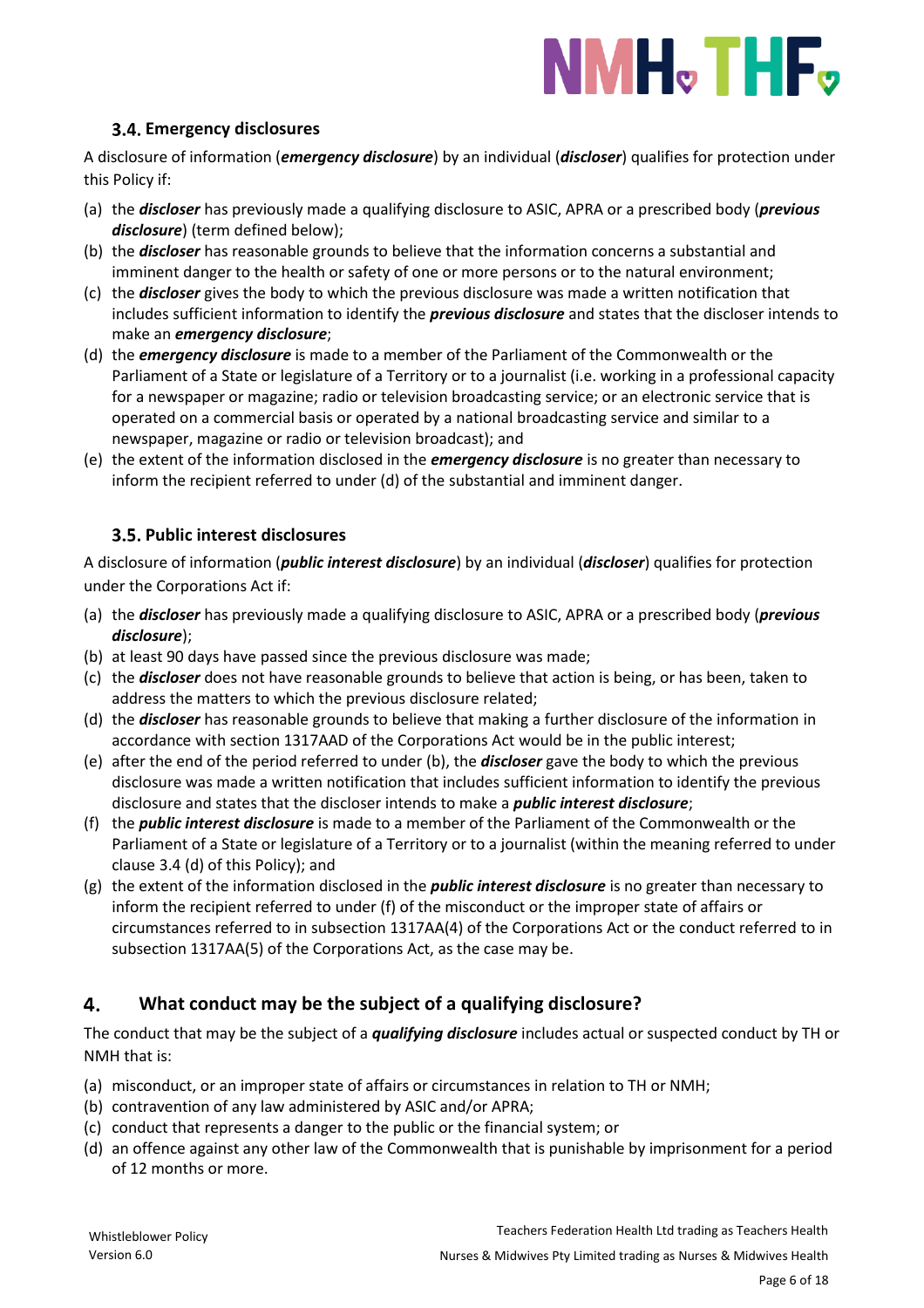

A discloser can still qualify for protection even if their disclosure turns out to be incorrect.

A disclosure of information that does not amount to a *qualifying disclosure* or a *disclosable matter* does not qualify for protection under the Corporations Act.

A member complaint or a disclosure of information by a person to the extent that the information disclosed concerns a *personal work-related grievance* of the person and does not concern a contravention, or an alleged contravention, of section 1317AC of the Corporations Act that involves detriment caused to the person/discloser or a threat made to the person/discloser, cannot be the subject of a qualifying disclosure and is not caught by, or dealt with by, this Policy.

A personal work-related grievance may still qualify for protection if:

- (e) it includes information about misconduct, or information about misconduct includes or is accompanied by a personal work-related grievance (mixed report);
- (f) TH or NMH (as the case may be) has breached employment or other laws punishable by imprisonment for a period of 12 months or more, engaged in conduct that represents a danger to the public, or the disclosure relates to information that suggests misconduct beyond the discloser's personal circumstances;
- (g) the discloser suffers from or is threatened with detriment for making a disclosure; or
- (h) the discloser seeks legal advice or legal representation about the operation of the whistleblower protections under the Corporations Act.

#### <span id="page-6-0"></span>5. **Who can make a qualifying disclosure and who are** *eligible whistleblowers***?**

If an individual is, or has been, any of the following:

- (a) an officer of TH or NMH;
- (b) an employee of TH;
- (c) a contractor or subcontractor that supplies services or goods to TH or NMH (whether paid or unpaid);
- (d) an employee of a contractor or subcontractor that supplies services or goods to TH or NMH (whether paid or unpaid);
- (e) an individual who is an associate of TH or NMH;
- (f) a relative or dependent of an individual referred to in any of paragraphs (a) to (e) (this includes a spouse, parent or other linear ancestor, child or grandchild, and sibling); or
- (g) an individual prescribed by the regulations to the Corporations Act;

they can make a *qualifying disclosure*. These individuals are referred to as *eligible whistleblowers* in this Policy, and in the Corporations Act*.*

#### <span id="page-6-1"></span>**How can a disclosure be made?** 6.

(a) If you wish to make a disclosure in accordance with this Policy:

- You can make a disclosure to an *eligible recipient* either in-person or by contacting an *eligible recipient* by telephone, mail or email. *Eligible recipients* are defined in the Definitions section under section 22, and the contact details of a number of *eligible recipients* are detailed in Schedule A.
- You can make an anonymous disclosure by accessing the anonymous reporting tool online at [https://erm.protecht.com.au/teachershealth/worms/client/app/anonymousWidget.html?widget=A](https://erm.protecht.com.au/teachershealth/worms/client/app/anonymousWidget.html?widget=AnonymousRegisterEntry&appId=1&tablename=table_110110) [nonymousRegisterEntry&appId=1&tablename=table\\_110110](https://erm.protecht.com.au/teachershealth/worms/client/app/anonymousWidget.html?widget=AnonymousRegisterEntry&appId=1&tablename=table_110110)*.*
- (b) Anonymous disclosures will be acted on whenever possible. However, the following are reasons why disclosers may wish to identify themselves, or at least provide a means of contact: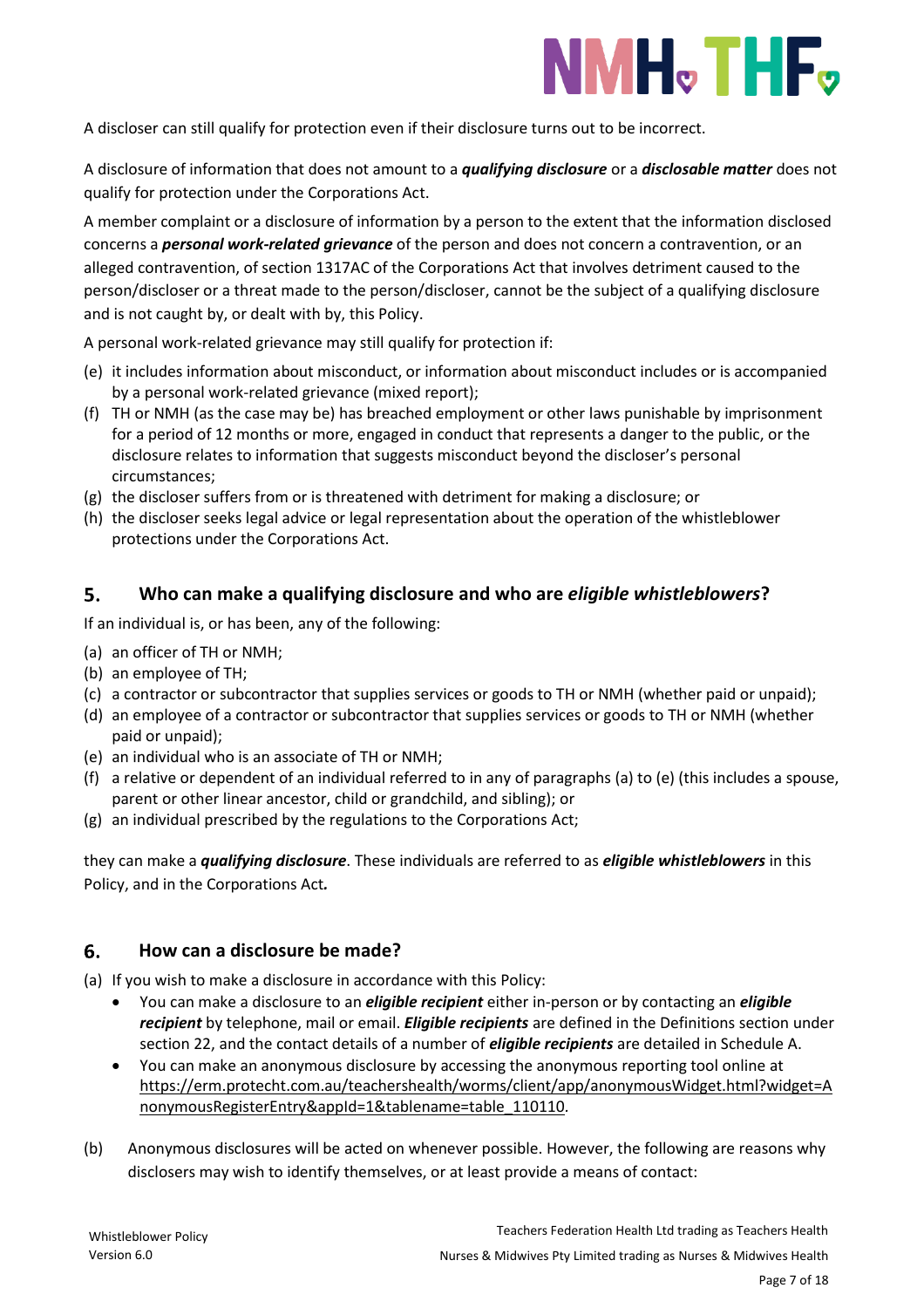

- the Corporations Act requires that the discloser's identity be kept confidential (subject to limited exceptions);
- it will be difficult to ensure protection from reprisal if the identity of the discloser is not known;
- if the discloser cannot be contacted for the purpose of obtaining further information to satisfy the *eligible recipient* that the conduct has occurred, the matter may not proceed, or it will be difficult to conduct an investigation; and
- the discloser cannot be contacted to be updated on the progress of the matter, including the findings made as part of the investigation.

#### <span id="page-7-0"></span> $\overline{7}$ . **What needs to be provided when making a qualifying disclosure?**

When making a *qualifying disclosure*, a discloser should provide the following:

- (a) if not an anonymous disclosure, the discloser's name and contact details;
- (b) details of the person/s who have engaged or are alleged to have engaged in misconduct;
- (c) the nature of the misconduct, where it took place, and the date(s) on which it is alleged it took place;
- (d) the names of any witnesses to the alleged misconduct or who may be able to verify what the discloser is saying;
- (e) relevant events surrounding the issue;
- (f) whether the discloser did anything in response to the alleged misconduct;
- (g) whether the discloser is concerned about possible reprisal or detriment as a result of making the disclosure; and
- (h) any evidence the discloser has to support the allegation of misconduct (such as supporting documentation, file notes, diary of events).

A discloser should be clear and factual and avoid speculation, personal attacks or emotive language. Disclosers must not attempt to investigate the matter before making the disclosure because it may hinder any future investigation.

A discloser (provided they are not anonymous), will be asked to sign a form that captures details of their disclosure.

A discloser is encouraged to seek independent legal advice.

#### <span id="page-7-1"></span>8. **What protections does an eligible whistleblower have under the Corporations Act?**

If an *eligible whistleblower* makes a *qualifying disclosure* to an *eligible recipient*:

- (a) the *eligible whistleblower* cannot be subject to legal liability (including disciplinary action) for making the disclosure;
- (b) no contractual or other remedy may be enforced, and no contractual or other right may be exercised, against the *eligible whistleblower* on the basis of the disclosure;
- (c) the information is not admissible in evidence against the *eligible whistleblower* in criminal proceedings or in proceedings for the imposition of a penalty, other than proceedings in respect of the falsity of the information;
- (d) anyone who directly or indirectly victimises or threatens the *eligible whistleblower* is guilty of an offence and/ or contravention and may be liable to pay damages; and
- (e) the person receiving the disclosure may commit an offence if they disclose the *eligible whistleblower's* identity or information that is likely to lead to the identification of the *eligible whistleblower*, without the *eligible whistleblower's* consent, to anyone except ASIC, the Australian Federal Police, APRA, a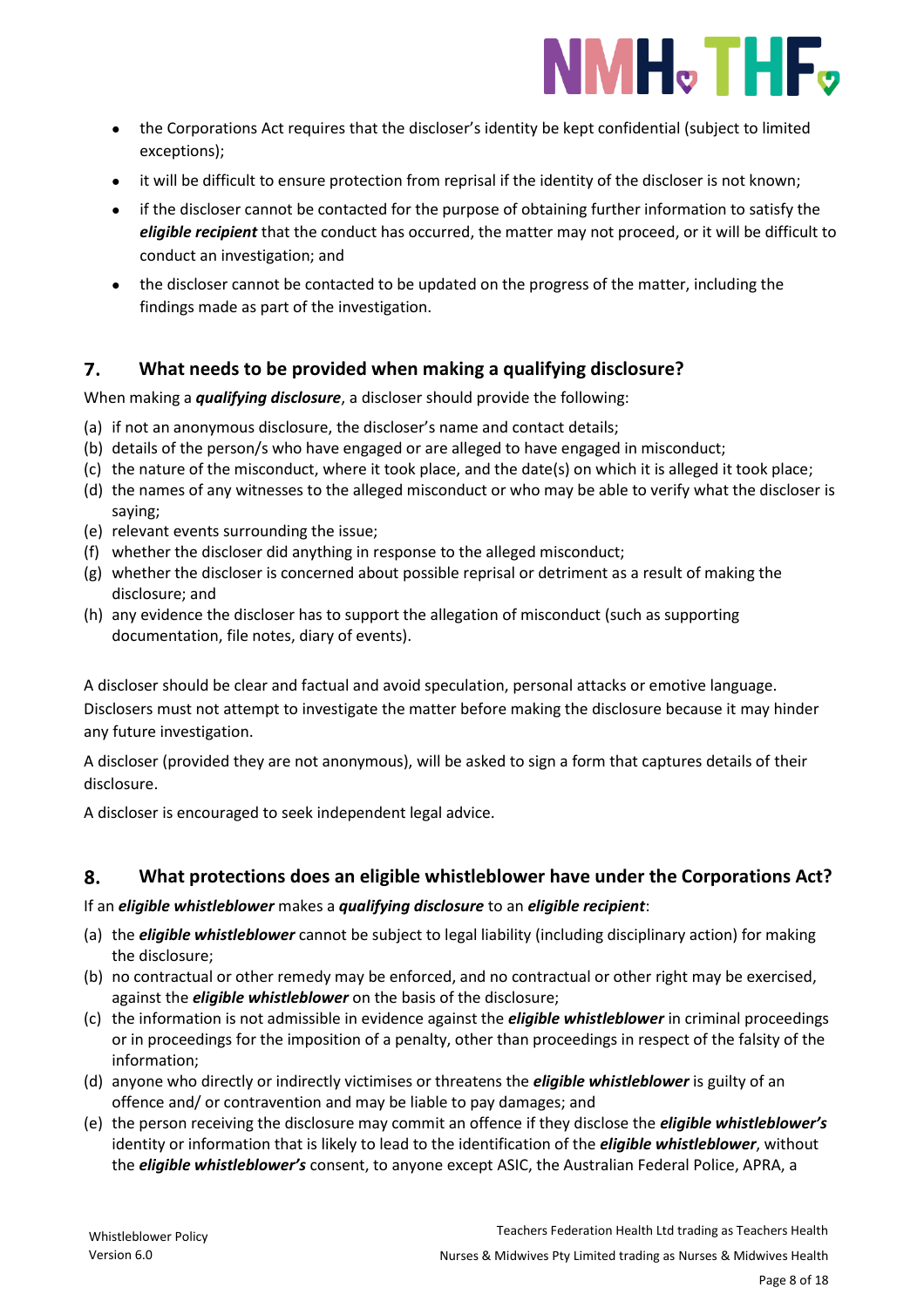

prescribed body, or a legal practitioner (for the purpose of obtaining legal advice or legal representation in relation to the operation of the Corporations Act).

#### <span id="page-8-0"></span>**Are whistleblowers protected under other legislation?** 9.

A disclosure of information by an *eligible whistleblower* to the Commissioner of Taxation regarding *misconduct*, or an improper state of affairs or circumstances, in relation to the *tax affairs* of TH, or an associate (within the meaning of section 318 of the *Income Tax Assessment Act* 1936) of TH, or to a legal practitioner for the purposes of obtaining legal advice or representation in relation to the operation of the whistleblower protections, may also qualify for protection under the Tax Administration Act.

#### <span id="page-8-1"></span>10. **The Reporting System**

#### <span id="page-8-2"></span> $10.1.$ **Contact persons within TH and NMH**

## Disclosures may be made to an *eligible recipient*.

All disclosures (whether made by correspondence, phone calls or emails) from an *eligible whistleblower* will be treated as being submitted on a confidential basis, subject to any regulatory or legislative requirements or where the disclosure involves a threat to life, property or may involve, or potentially involve, illegal activities. If a decision is made to investigate a disclosure, details of the disclosure may be revealed in order to investigate the disclosure.

Where a person is contemplating making a disclosure and is concerned about approaching an *eligible recipient*, particularly in the workplace, he or she can contact the relevant person and request a meeting in a discreet location away from the workplace, or can make an anonymous disclosure.

#### <span id="page-8-4"></span><span id="page-8-3"></span>11. **Roles and Responsibilities**

#### 11.1. **Eligible whistleblowers**

*Eligible whistleblowers* are encouraged to make disclosures in accordance with these procedures.

All employees of TH have an important role to play in supporting those who have made a *qualifying disclosure*. They must refrain from any activity that is, or could be perceived to be, victimisation or harassment of a person who makes a qualifying disclosure. Furthermore, they should protect and maintain the identity of a person they know or suspect to have made a qualifying disclosure.

#### <span id="page-8-5"></span> $11.2.$ **Eligible recipients**

The *eligible recipient* will:

- (a) be a contact point for general advice for any person wishing to make a disclosure;
- (b) where possible, make arrangements for a disclosure to be made privately and discreetly and, if necessary, away from the workplace;
- (c) receive any disclosure made orally or in writing on a confidential basis;
- (d) commit to writing any disclosure made orally;
- (e) impartially assess the allegation and determine whether it is a *disclosable matter*;
- (f) take all necessary steps to ensure the identity of the *eligible whistleblower* and the identity of the person who is the subject of the disclosure, are kept confidential;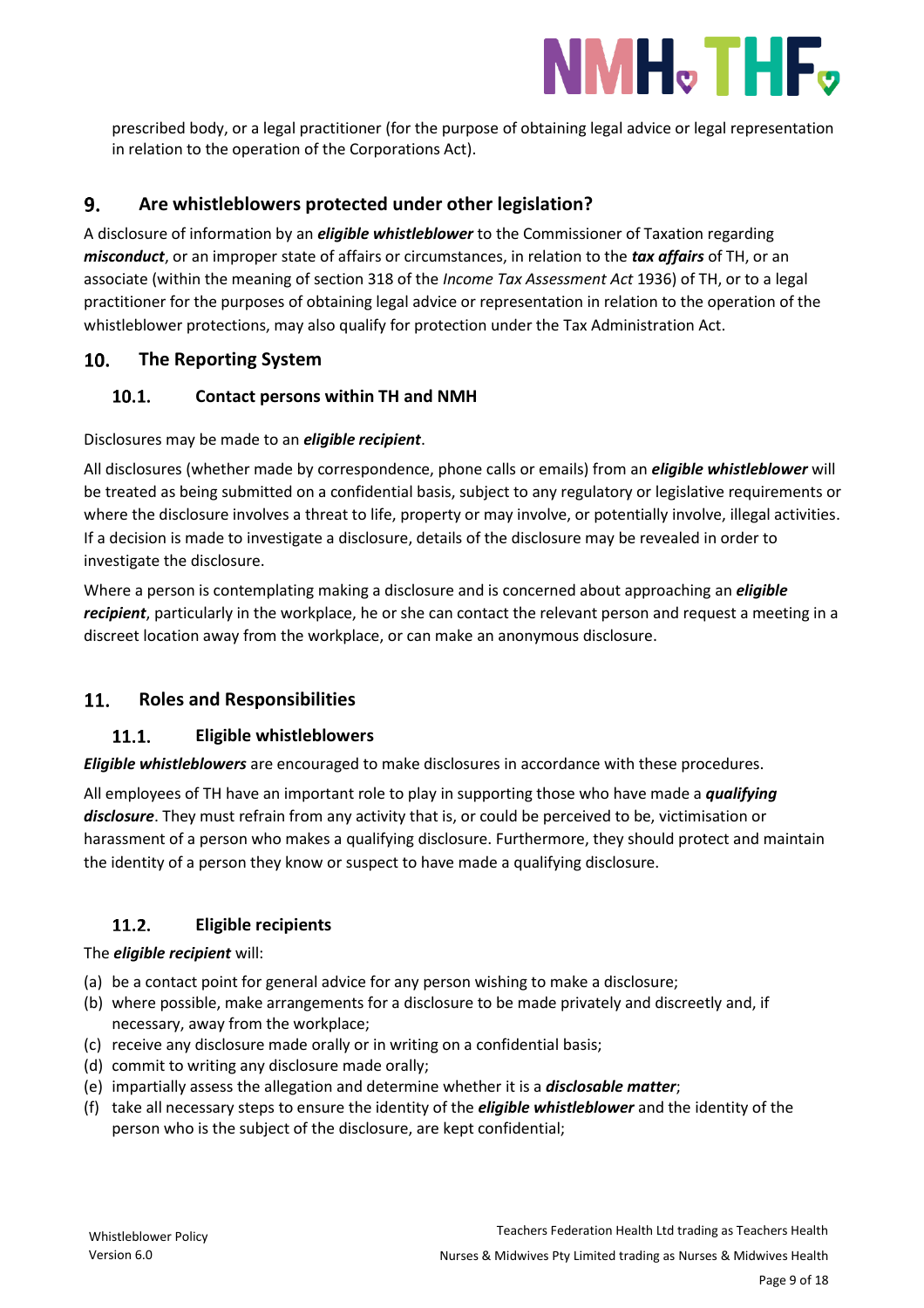

- (g) assess whether further investigation of the disclosure is appropriate, and if so, appoint an Investigation Officer (see section 11.3), and with the *eligible whistleblower's* consent, forward the disclosure and any supporting evidence available, to the Investigation Officer;
- (h) if it is determined that there is insufficient information or evidence to warrant further investigation, inform the *eligible whistleblower* at the earliest possible opportunity that no further action will be taken;
- (i) as far as is reasonably possible, receive all phone calls, emails and letters from the *eligible whistleblower* seeking to make a disclosure;
- (j) be responsible for overseeing and co-ordinating an investigation where an Investigation Officer has been appointed;
- (k) appoint by agreement with the *eligible whistleblower* who is a current employee a Support Officer (see section 11.4) to support the *eligible whistleblower*;
- (l) protect the *eligible whistleblower* from *detriment*;
- (m) where possible, advise the *eligible whistleblower* of the outcome of an investigation into a disclosure;
- (n) establish and manage a confidential recording system; and,
- (o) liaise with the CEO of TH or other *eligible recipients*, as appropriate.

#### <span id="page-9-0"></span> $11.3.$ **Investigation Officer**

If a decision is made to investigate a disclosure, the Investigation Officer will be responsible for carrying out an internal investigation into a disclosure. An investigator may be a person from within TH, or a consultant engaged for that purpose.

The Investigation Officer should follow best practice in investigations and be fair and independent of either the business unit concerned, the *eligible whistleblower*, or any person who is the subject of the disclosure.

#### <span id="page-9-1"></span>11.4. **Support Officer**

The Support Officer is responsible for providing support to the *eligible whistleblower* if they are a current employee. The Support Officer:

- (a) will examine the immediate protection needs of the *eligible whistleblower* who has made a disclosure and seek to foster a supportive work environment;
- (b) will advise the *eligible whistleblower* of the legislative and administrative protections available to him or her;
- (c) will listen and respond to any concerns of harassment, intimidation or victimisation in reprisal for making a disclosure;
- (d) will try and manage the expectations of the *eligible whistleblower*; and
- (e) may be a person from within TH, or a consultant engaged for that purpose.

#### <span id="page-9-2"></span>12. **Identity of whistleblower**

If an *eligible whistleblower* makes a disclosure of information that qualifies for protection under the Corporations Act or the Taxation Administration Act, the *eligible whistleblower* or any other person, is not required to disclose the identity of the *eligible whistleblower* without the whistleblower's consent. There are exceptions to this, such as TH or NMH are compelled to do so by law, or TH or NMH considers it is necessary to make a disclosure to a regulator under legislation.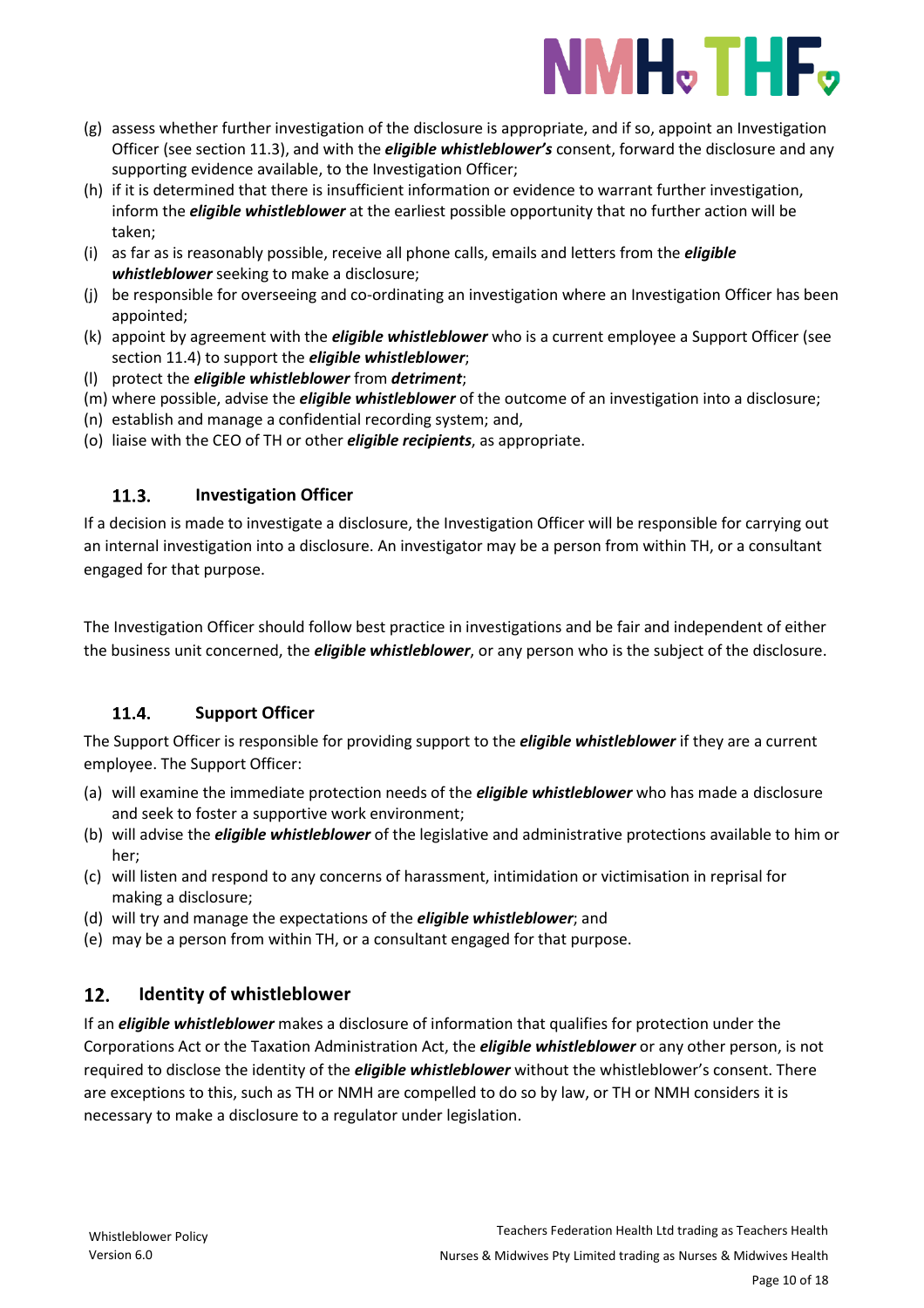

The other circumstances in which a person may disclose information obtained about a disclosure include:

- (a) where exercising the functions of a director, secretary or senior manager of the company and the disclosure is (relevantly) made to ASIC, to APRA, to the Commissioner of Taxation, or to a member of the Australian Federal Police; or
- (b) in circumstances where the law may require disclosure of the identity of the *eligible whistleblower* in legal proceedings.

TH and NMH (as the case may be) will take all reasonable steps to maintain confidentiality and ensure all files, whether paper or electronic, are securely kept and can only be accessed by the person to whom the disclosure was made, the Investigation Officer or Support Officer (in relation to providing support to the *eligible whistleblower* who is a current employee).

#### <span id="page-10-0"></span>13. **Collating information**

The CEO will establish a secure register to record information, and to generally keep account of the status of the *eligible whistleblower* disclosures for TH and NMH. The register will be confidential and will not record any information that may identify an *eligible whistleblower*.

The register may contain the following information:

- (a) the number and types of disclosures made during the year; and
- (b) any recommendations made by TH or NMH (as the case may be).

#### <span id="page-10-1"></span>14. **Receiving and assessing disclosures**

Where a disclosure of information that amounts to a *disclosable matter* has been received by an *eligible recipient*, an investigation may be carried out if the disclosure warrants further investigation, and the disclosure relates to an employee or consultant/ contractor of TH or NMH, or a member of the TH Board or NMH Board.

A disclosure made against a member of the Board will be referred to the Chairperson, except if the disclosure is made against the Chairperson, then it will be referred to the CEO.

Where a disclosure is made to a member of the TH Board or NMH Board about a disclosable matter involving the Chairperson and the CEO, the board member should seek external legal advice to determine how best to handle the disclosure. Board members can submit invoices for external legal advice regarding disclosures anonymously to the Chief Financial Officer.

#### <span id="page-10-3"></span><span id="page-10-2"></span>15. **Investigations**

#### $15.1.$ **Introduction**

Where a decision is made to investigate a disclosure, an investigator will be appointed to carry out the investigation.

Such investigation should be conducted by the Investigation Officer. The investigation should be conducted in an objective, independent and confidential manner. The Investigation Officer should be independent of the business unit in respect of which allegations have been made or are concerned, the *eligible whistleblower* (if known), or any person being the subject of the disclosure.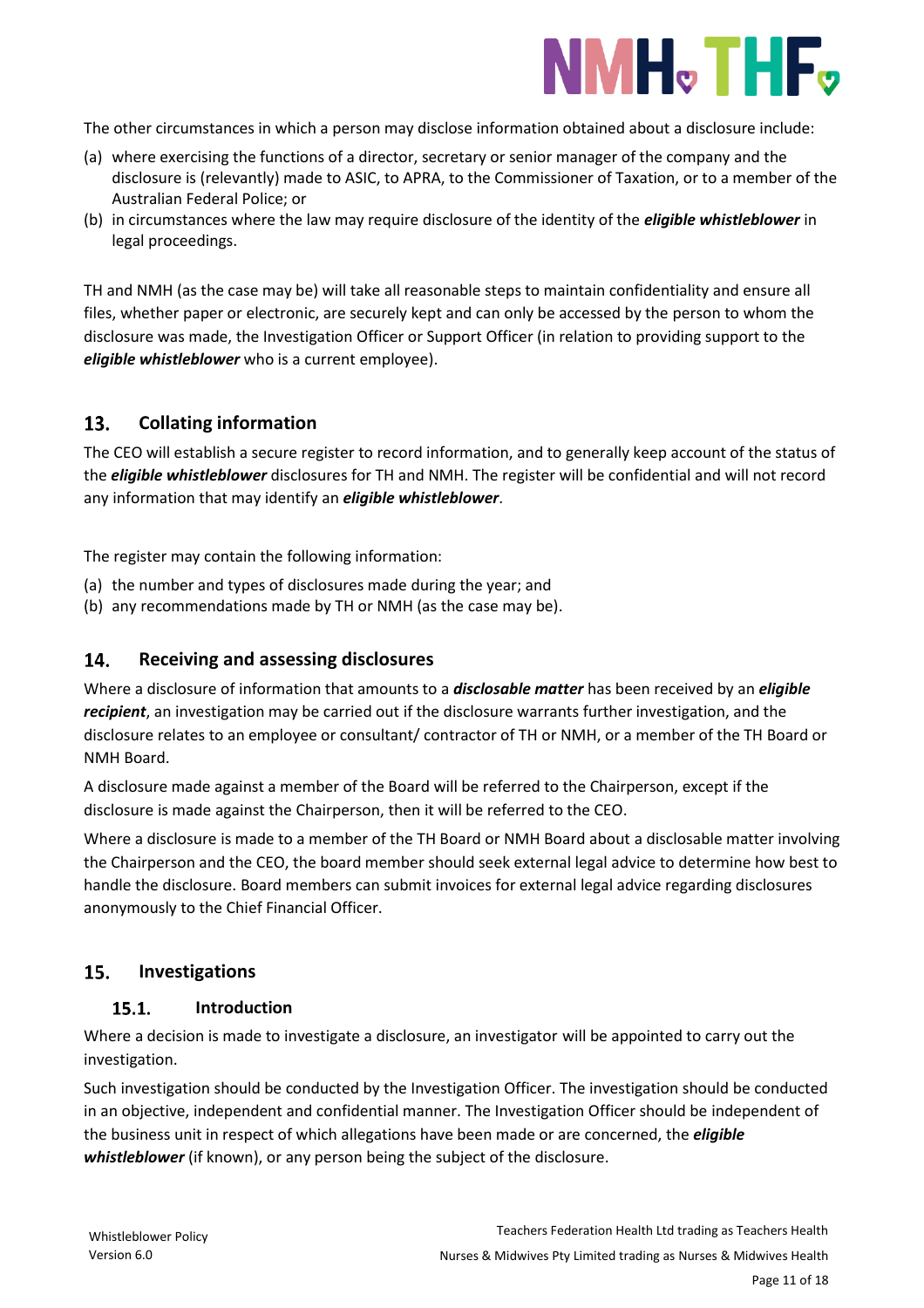

The objectives of the investigation will be to:

- (a) collate information relating to the disclosure and the allegations as quickly as possible. This may involve taking steps to protect or preserve documents, material and equipment;
- (b) consider the information collected;
- (c) maintain procedural fairness in the treatment of the person who is the subject of the disclosure; and
- (d) make findings, after considering all available information, as to whether the matters alleged in the disclosure are substantiated or not.

#### <span id="page-11-0"></span> $15.2.$ **Investigation Plan**

Unless TH determines the circumstances warrant a different approach, the Investigation Officer will prepare an investigation plan for approval by the recipient of the disclosure. The plan will list the issues to be substantiated and it will address the following issues:

- (a) what is alleged?
- (b) how is the investigation to be conducted?
- (c) what resources are required?
- (d) what witnesses need to be questioned?

At the commencement of the investigation, the *eligible whistleblower* (if known), should be contacted by the Investigation Officer and:

- (a) notified that the Investigation Officer has been appointed to conduct the investigation;
- (b) asked to clarify any matters relating to the disclosure;
- (c) asked to provide any additional material he or she might have in relation to the disclosure; and
- (d) informed of expected timeframes for the investigation.

The Investigation Officer will be sensitive to the *eligible whistleblower's* possible fear of reprisals and will be aware of the statutory protections provided to the *eligible whistleblower*.

#### <span id="page-11-1"></span> $15.3.$ **Procedural fairness**

Procedural fairness will be afforded to any person who is mentioned in a disclosure that qualifies for protection, including those who are the subject of a disclosure.

#### <span id="page-11-2"></span> $15.4.$ **Conduct of the investigation**

The Investigation Officer will make notes of all the discussion and telephone calls undertaken, and all interviews with witnesses may be recorded with the permission of each witness. All information gathered in an investigation will be stored securely. Interviews will be conducted in private and the Investigation Officer will take all reasonable steps to protect the identity of the *eligible whistleblower*. Where disclosure of the identity of the *eligible whistleblower* cannot be avoided and is reasonably necessary in order to investigate the disclosure and due to the nature of the allegations, the Investigation Officer will warn the *eligible whistleblower* and where relevant, his or her Support Officer of this probability.

It is within the discretion of the Investigation Officer to allow any witness to have legal or other representation or support during the interview. If a witness has a special need for legal representation or support, permission should be granted.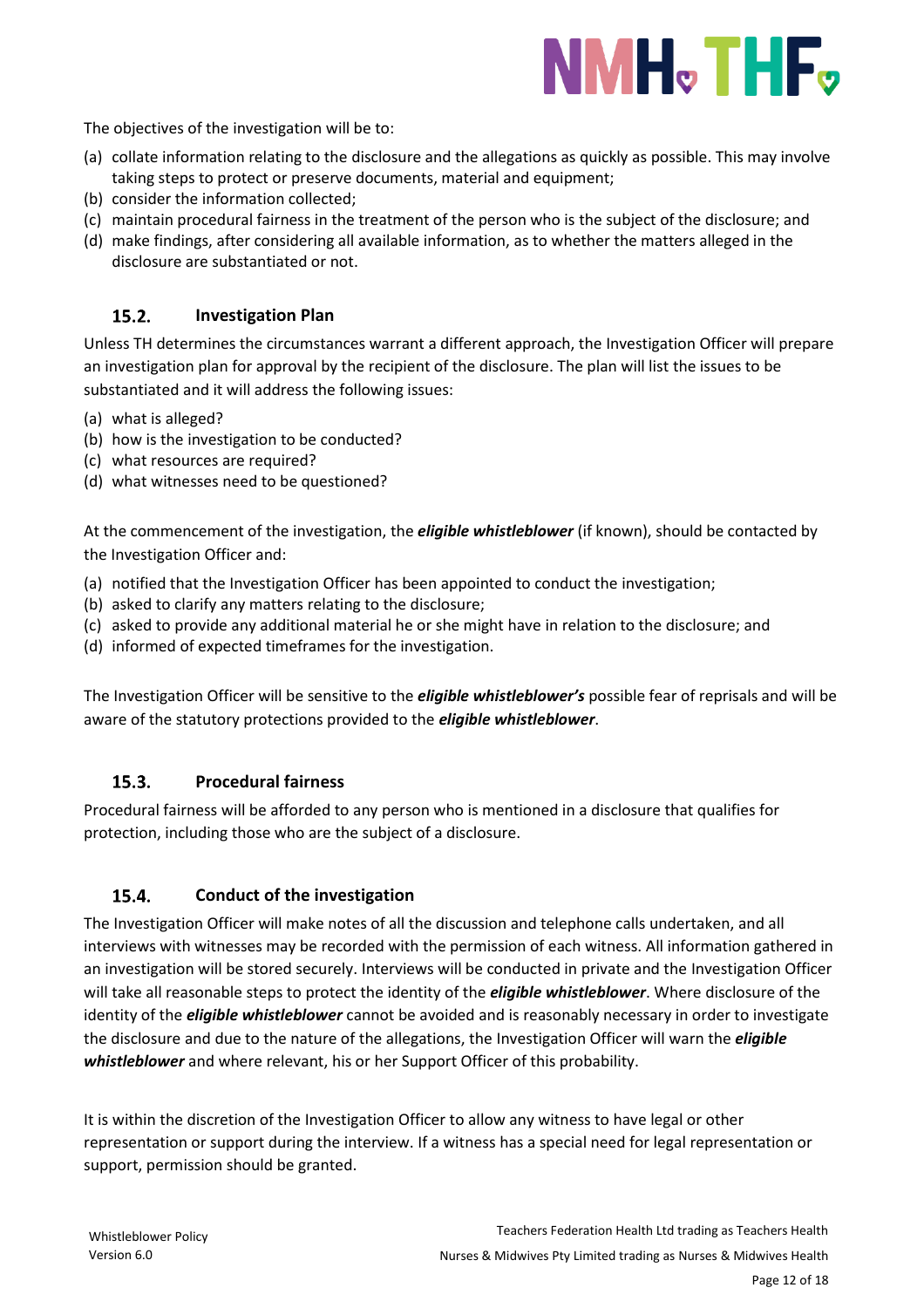

#### $15.5.$ **Reporting requirements**

<span id="page-12-0"></span>Where possible, the person to whom a disclosure was made, will ensure the *eligible whistleblower* is advised of the findings of the investigation. However, the *eligible whistleblower* will not receive a copy of the Investigation Officer's report or any other documents provided to the Investigation Officer in the course of the investigation.

#### <span id="page-12-2"></span><span id="page-12-1"></span>16. **Action taken after the investigation**

#### 16.1. **Action to be taken**

Where an investigation substantiates an allegation arising from the disclosure, the person who is the subject of the disclosure may, if they are a current employee or contractor, be subject to disciplinary action, including termination of their employment or engagement.

Where the investigation substantiates an allegation arising from the disclosure, the recipient of the disclosure will report this finding to the *eligible whistleblower*.

#### <span id="page-12-3"></span> $16.2.$ **Investigator's final report**

At the end of the investigation, the Investigation Officer will submit a written report of his or her findings to the recipient of the disclosure. The report will contain:

- (a) the allegation/s;
- (b) an account of all relevant information received and, if the Investigation Officer has rejected evidence as being unreliable, the reasons for this opinion being formed; and,
- (c) the findings reached and the basis for them.

The report will be accompanied by:

- (a) the transcript or other record of any oral evidence taken, including audio recordings; and
- (b) all documents, statements or other exhibits received by the Investigation Officer during the course of the investigation.

The report will not, however, disclose particulars likely to lead to the identification of the *eligible whistleblower*, unless the *eligible whistleblower* has consented to their identity being revealed*.* As noted above, the *eligible whistleblower* will not be provided with a copy of the report.

#### <span id="page-12-5"></span><span id="page-12-4"></span>17. **Providing support to a whistleblower**

#### 17.1. **Commitment to protecting an eligible whistleblower**

TH and NMH are committed to the protection of *eligible whistleblowers* from being subject to *detriment*, or detrimental conduct (including victimisation) for making a *qualifying disclosure.*

If a person makes a disclosure that qualifies for protection under the Corporations Act:

(a) the person is not subject to any civil, criminal or administrative liability (including disciplinary action) for making the disclosure; and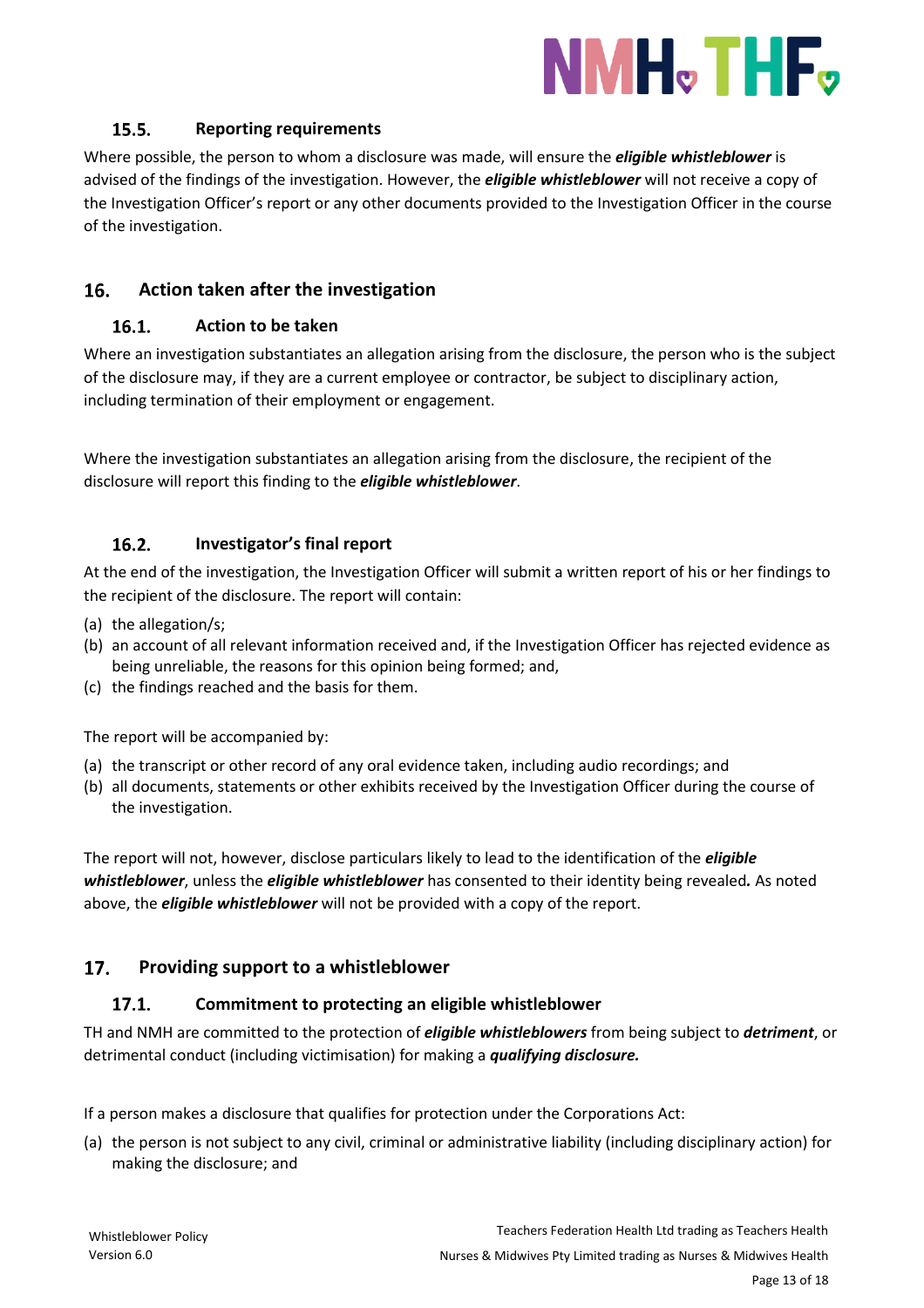

- (b) no contractual or other remedy may be enforced, and no contractual or other right may be exercised, against the person on the basis of the disclosure; and
- (c) the information is not admissible in evidence against the *whistleblower* in criminal proceedings or proceedings for the imposition of penalty, other than proceedings in respect of the falsity of the information.

#### <span id="page-13-0"></span> $17.2.$ **Threatening or causing detriment to an eligible whistleblower**

If an *eligible whistleblower* reports any conduct that would amount to a *detriment*, the recipient will:

- (a) record details of the incident and/or conduct;
- (b) advise the *eligible whistleblower* of his or her rights under this Policy and the Corporations Act; and
- (c) advise the recipient of the disclosure of the detriment.

The taking of any *detriment* against an *eligible whistleblower* for the making of a disclosure may be an offence and/ or contravention as well as grounds for making a further disclosure. Where any threat to cause *detriment* to an *eligible whistleblower* is made, or any conduct that would amount to a detriment is reported, the recipient of the initial whistleblowing disclosure, will treat the report as a new disclosure.

#### <span id="page-13-1"></span> $17.3.$ **Eligible whistleblower implicated in misconduct**

TH and NMH acknowledge that the act of whistleblowing should not shield the *eligible whistleblower* from the reasonable consequences flowing from any involvement in misconduct or other matters that are the subject of a qualifying disclosure. However, in some circumstances, an admission may be a mitigating factor when considering disciplinary action. Where a person who makes a disclosure is implicated in misconduct, TH or NMH (as the case may be) will consider the appropriate next steps.

The CEO (or the Chairperson, if the CEO is the subject of the disclosure), will make the final decision as to whether disciplinary action or other action will be taken against an *eligible whistleblower*. Where disciplinary or other action relates to conduct that is the subject of the *eligible whistleblower's* disclosure, the disciplinary or other action will only be taken after the disclosed matter has been dealt with.

Where appropriate, TH or NMH, as the case may be, will document the reasons why the disciplinary or other action is being taken, and the reasons why the action is not in retribution for the making of the disclosure. The *eligible whistleblower* will be advised of the action to be taken, and of any mitigating factors that have been taken into account.

#### <span id="page-13-2"></span>18. **Management of the persons against whom a disclosure has been made**

TH and NMH recognise that persons against whom disclosures are made must be supported during the handling and investigation of disclosures. TH and NMH, as the case may be, will to the extent that they are able, maintain the confidentiality of the person who is the subject of the disclosure during the assessment and investigation process. Where investigations do not substantiate disclosures, the findings of the investigation, will be marked confidential.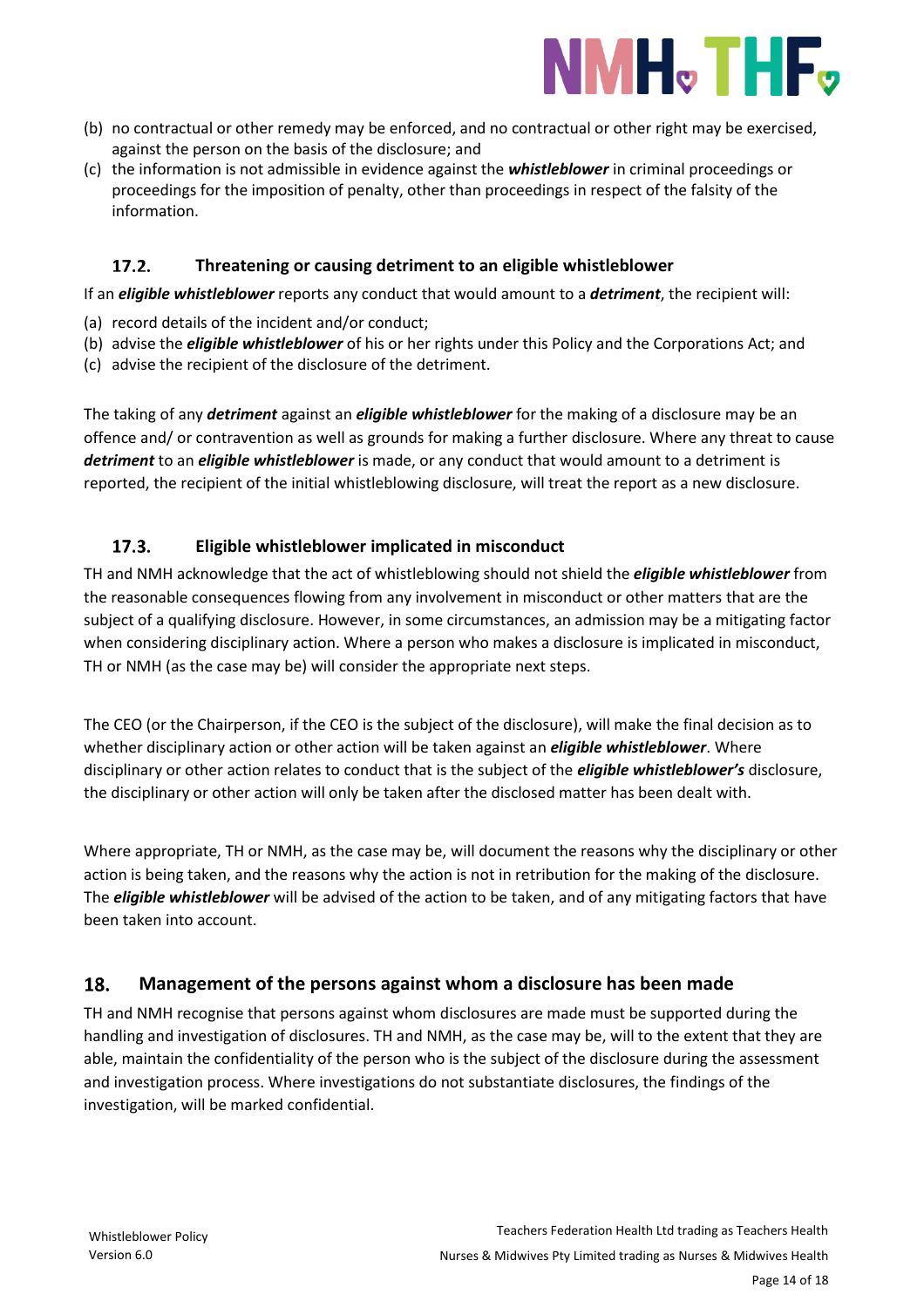

The recipient of a disclosure will ensure that the person who is the subject of any disclosure being investigated is:

- (a) informed as to the substance of the allegations; and
- (b) given the opportunity to respond to the allegations.

Where the allegation in a disclosure has been investigated, and the person who is the subject of the disclosure is aware of the allegations or the facts of the investigation, the recipient of the disclosure will, where possible, advise the person who is the subject of the disclosure of the findings of the investigation. They are not however, entitled to a copy of the investigation report or any documents provided to the Investigation Officer during the course of the investigation.

TH and NMH (as the case may be) will give its support to a person who is the subject of a disclosure where the allegations contained in a disclosure are clearly wrong or unsubstantiated. If the matter has been publicly disclosed, the CEO will consider any request by that person to issue a statement of support setting out that the allegations were clearly wrong or unsubstantiated.

#### <span id="page-14-0"></span>19. **Amendments to Schedule A**

It is recognised that staff changes may from time to time require changes to Schedule A. It is therefore part of this policy that the CEO of TH is authorised to amend Schedule A as appropriate when changes at Board and Senior Management level occur.

#### <span id="page-14-1"></span>20. **Availability of this Policy**

This Policy will be:

- (a) available on TH's intranet and TH's/NMH's website;
- (b) provided to an officer or employee if they make a qualifying disclosure to TH or NMH; and
- (c) retained by the Company Secretary.

#### <span id="page-14-2"></span>21. **Breach of this Policy**

All incidents of non-adherence to this Policy will be addressed in accordance with this Policy and may, in the case of TH employees, be the subject of disciplinary action, up to and including termination of employment.

#### <span id="page-14-3"></span>22. **Definitions**

The following words have these meanings in this document, unless the context requires otherwise:

*APRA* means the Australian Prudential Regulatory Authority.

*ASIC Act* means the Australian Securities and Investments Commission Act 2001 (Cth) as amended from time to time.

*Corporations Act* means the Corporations Act 2001 (Cth) as amended from time to time.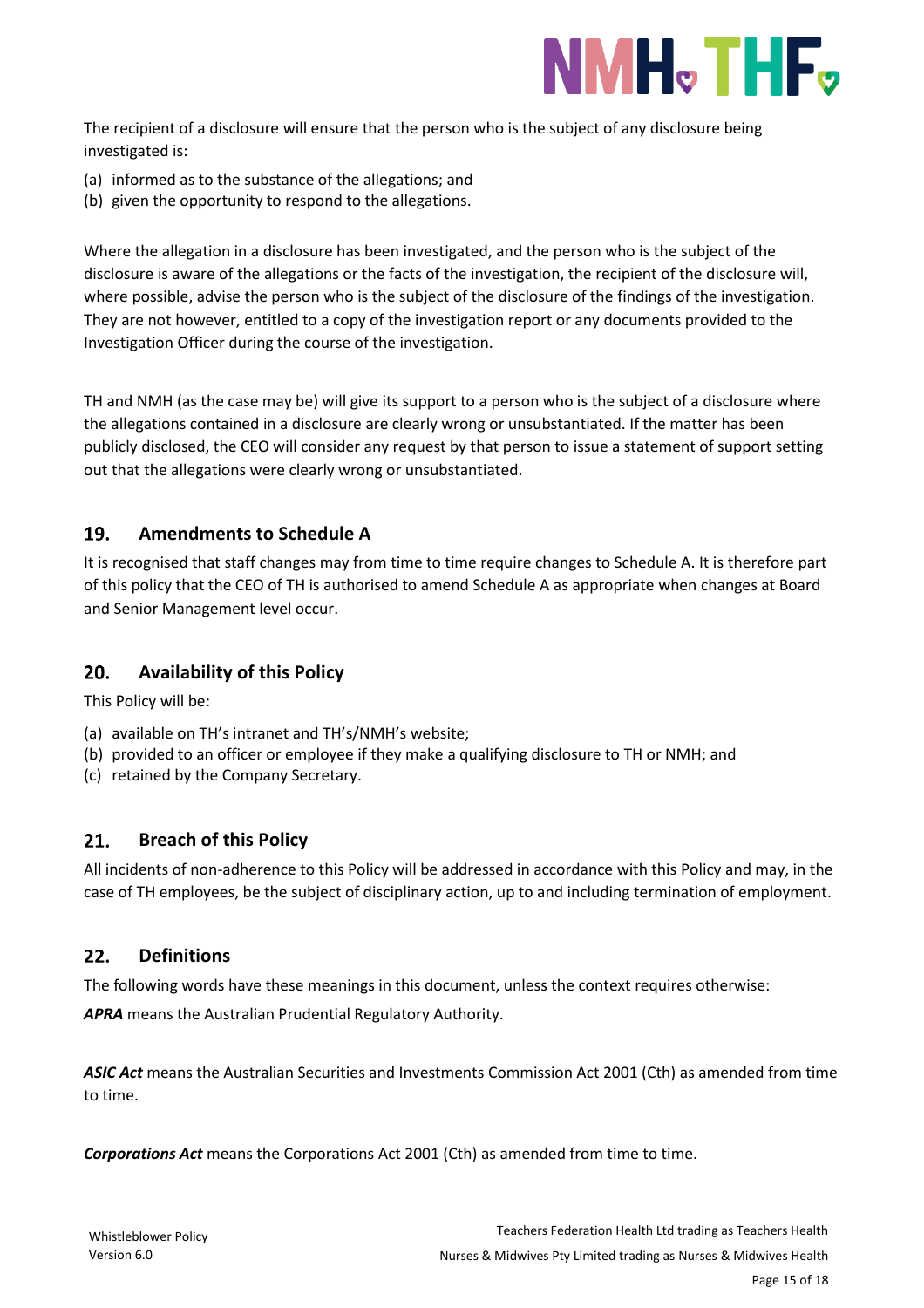

## *Detriment* includes (without limitation) any of the following:

- (a) dismissal of an employee;
- (b) injury of an employee in his or her employment;
- (c) alteration of an employee's position or duties to his or her disadvantage;
- (d) discrimination between an employee and other employees of TH;
- (e) harassment or intimidation of a person;
- (f) harm or injury to a person, including psychological harm;
- (g) damage to a person's property;
- (h) damage to a person's reputation;
- (i) damage to a person's business or financial position;
- (j) any other damage to a person.

### A *disclosable matter* is either:

- (a) a disclosure of information where the *eligible whistleblower* has reasonable grounds to suspect that the information concerns *misconduct*, or an *improper state of affairs or circumstances* in relation to:
	- (i) TH; or
	- (ii) a related body corporate of TH; or
- (b) a disclosure of information where the *eligible whistleblower* has reasonable grounds to suspect that the information indicates that any of the following:
	- (i) TH, or an officer or employee of TH;
	- (ii) a related body corporate of TH, or an officer or employee of a related body corporate of TH; has engaged in conduct that:
		- a. constitutes an offence against, or a contravention of, a provision of any of the following:
			- (A) the *Corporations Act 2001* (Cth);
			- (B) the *ASIC Act 2001* (Cth);
			- (C) the *Banking Act 1959* (Cth);
			- (D) the *Financial Sector (Collection of Data) Act 2001* (Cth);
			- (E) the *Insurance Act 1973* (Cth);
			- (F) the *Life Insurance Act 1995* (Cth);
			- (G) the *National Consumer Credit Protection Act 2009* (Cth);
			- (H) the *Superannuation Industry (Supervision) Act 1993* (Cth);
			- (I) an instrument made under an Act referred to in any of subparagraphs (A) to (H); or
		- b. constitutes an offence against any other law of the Commonwealth that is punishable by imprisonment for a period of 12 months or more; or
		- c. represents a danger to the public or the financial system.

### An **e***ligible recipient* means each of the following in relation to TH or NMH:

- (a) an officer or senior manager of TH or NMH, or a related body corporate;
- (b) an auditor, or a member of an audit team conducting an audit of TH or NMH, or a related body corporate;
- (c) an actuary of TH or NMH, or a related body corporate; or
- (d) a registered tax agent or BAS agent (within the meaning of the *Tax Agent Services Act* 2009 (Cth)) who provides tax agent services or BAS services to TH or NMH (in the case of disclosures concerning the tax affairs of TH).

*Eligible whistleblower* means an individual who is, or has been, any of the following:

(a) an officer of TH or NMH;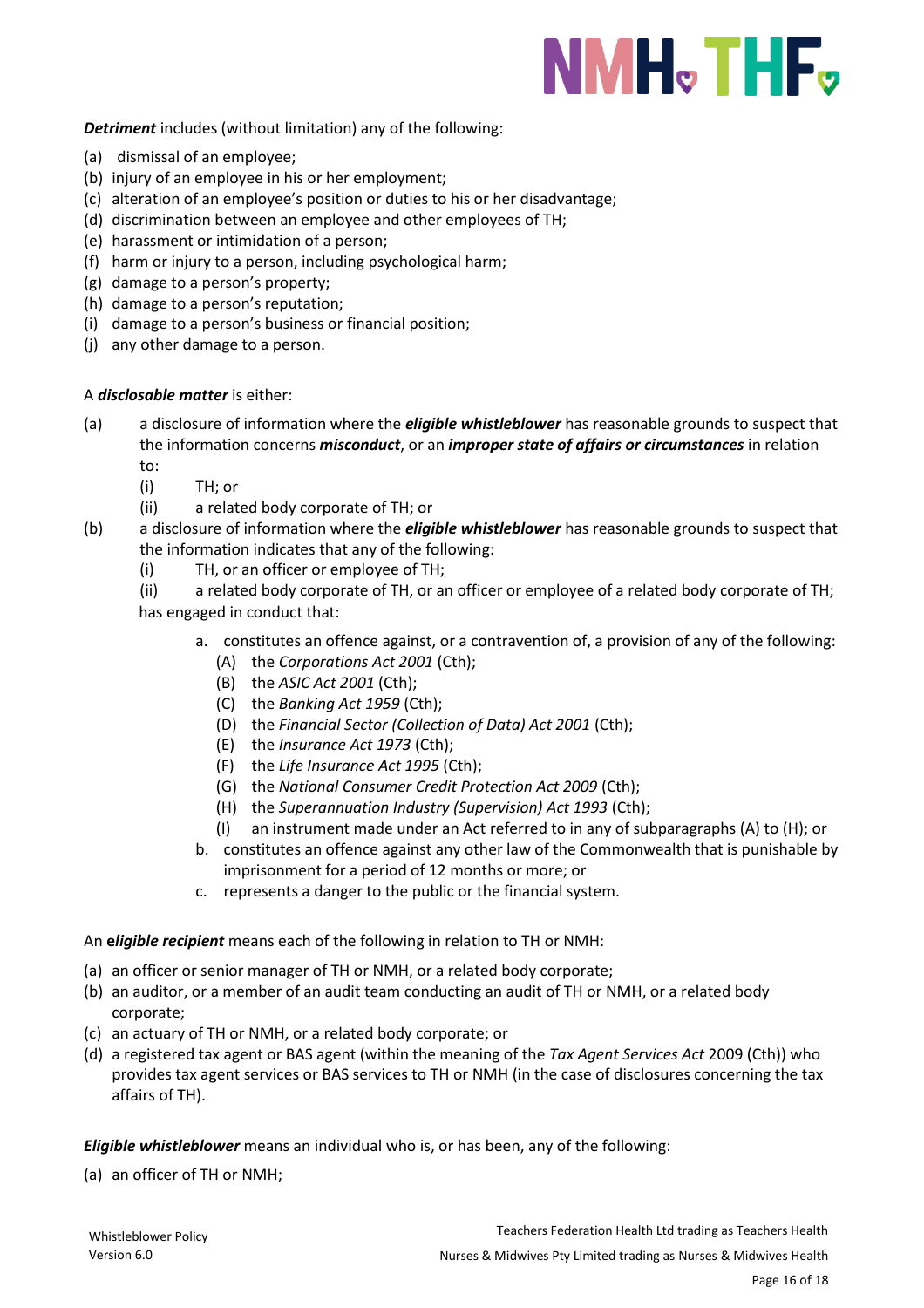

- (b) an employee of TH or NMH;
- (c) a contractor or subcontractor that supplies services or goods to TH or NMH (whether paid or unpaid);
- (d) an employee of a contractor or subcontractor that supplies services or goods to TH or NMH (whether paid or unpaid);
- (e) an individual who is an associate of TH or NMH;
- (f) a relative or dependent of an individual referred to in any of paragraphs (a) to (e) (this includes a spouse, parent or other linear ancestor, child or grandchild, and sibling); or
- (g) an individual prescribed by the regulations to the Corporations Act.

### **Information** that:

- (a) indicates *a danger to the public* or *a danger to the financial system* is intended to cover a broad range of conduct that poses significant risk to public safety or the stability of, or confidence in, the financial system, whether or not it is in breach of any law; or,
- (b) concerns *an improper state of affairs or circumstances* in relation to TH or a related body corporate of TH, may not involve unlawful conduct but may indicate a systemic issue that would assist the relevant regulator in performing its functions.

*Investigation Officer* means a person or persons being a director or manager or a consultant of TH or NMH who has responsibility for conducting preliminary investigations into reports received from an *eligible whistleblower*. A person who is the recipient of a disclosure should not also be appointed as an Investigation Officer in respect of the disclosure.

*misconduct* or *an improper state of affairs or circumstances* in relation to TH or NMH includes conduct that is dishonest, fraudulent, illegal, in breach of laws, unethical, serious improper conduct, negligence, conduct that may cause financial or non-financial loss to TH or NMH, or be otherwise detrimental to the interests of TH or NMH, breach of trust and breach of duty, but does not include a *personal work-related grievance*. Examples of fraud include dishonest activity causing actual or potential financial loss to any person or entity including theft of moneys or other property by employees or persons external to the entity and whether or not deception is used at the time, immediately before or immediately following the activity. It also includes the deliberate falsification, concealment, destruction or use of falsified documentation used or intended for use for a normal business purpose or the improper use of information or position.

*personal work-related grievance* has the same meaning as in the Corporations Act. It includes but is not limited to:

- (a) a grievance about any matter in relation to the discloser's employment, or former employment, having (or tending to have) implications for the discloser personally and doesn't have significant implications for THF or NMH (as the case may be);
- (b) an interpersonal conflict between the discloser and another employee;
- (c) a decision relating to the engagement, transfer or promotion of the discloser;
- (d) a decision relating to the terms and conditions of engagement of the discloser;
- (e) a decision to suspend, or terminate the engagement of the discloser, or otherwise to discipline the discloser.

*qualifying disclosure* means a disclosure that qualifies for protection under the Corporations Act.